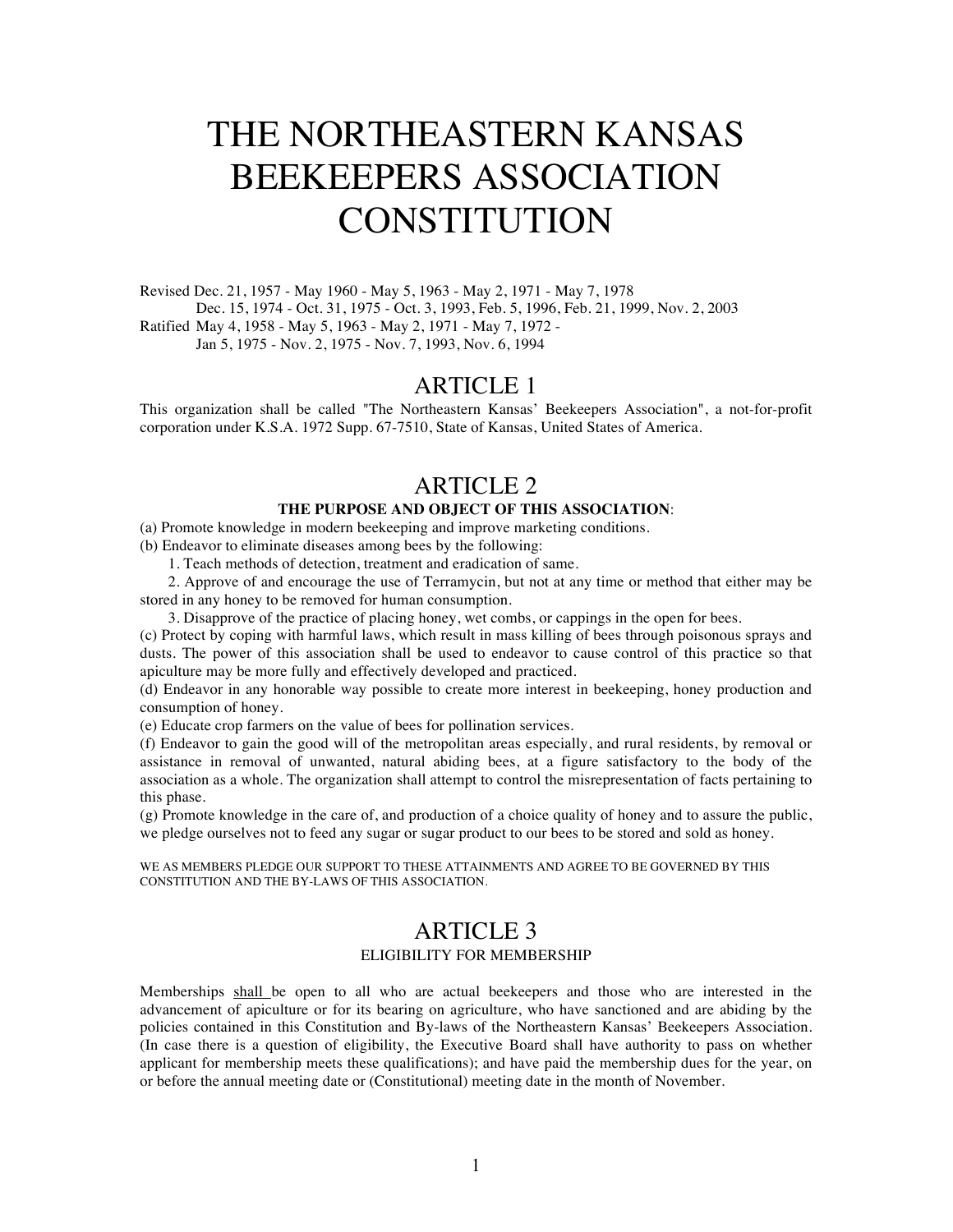#### ARTICLE 4

The fiscal year of this association shall be the calendar year.

(a) The Annual Association Dues shall be Fifteen Dollars (\$15.00), for the first of the family joining and shall include a subscription to the monthly bulletin of this association, coveting the same time period. (This measure is designed to avoid duplication of mailing to the same household.)

(b) Additional members of that family joining the association shall be assessed dues at \$1.00 per year.

(c) Youth memberships, for those 18 years of age and under shall be one-half price of the regular dues or Seven Dollars and fifty cents (\$7.50).

(d) Excess bulletins shall be mailed at intervals and at random to other prospects, with endeavor of inducement of application for membership. This number to be governed  $\sim$  the editorial staff in the absence of a meeting of the Executive committee for such control specifications.

# ARTICLE 5

All duly paid members shall have full rights in the association.

### ARTICLE 6

#### HONORARY MEMBERSHIPS (YEARLY), MAY BE GRANTED TO:

Persons of distinguished merit in bee culture such as a State Entomologist, School Professors dealing in relative branches of Agriculture, County Farm Agents or Extension Service Assistants, the Secretary of Agriculture or Horticulture.

# ARTICLE 7

(a) The officers of this organization shall consist of: President; 1st, 2nd, & 3rd Vice-Presidents; Secretary; Treasurer; Editor and Program Chairman, and shall hold regular semi-annual meeting, held during the months of January and October, or as often as called. Either the President or Secretary of the organization may call executive meetings.

Co) The Executive Board shall include current office holders and all former officers, including PRESIDENTS, VICE PRESIDENTS, SECRETARIES, TREASURERS, EDITORS and PROGRAM CHAIRMEN. The above named officers shall have full rights to aide in the solution of questions which may arise from time to time, (as long as they remain paid-up members in the Northeastern Kansas' Beekeepers Association), and shall cast their votes along with the other members of the Executive Board. (c) The Executive Board Members shall be notified of all meetings, whether special or regular either by notice contained in the Monthly Newsletter or by other satisfactory means.

#### ARTICLE 8

(a) All officers of this organization shall be elected, except that of Editor, who shall be appointed as necessary by the Executive Board.

(b) All officers shall be elected for a term of one year and may be re-elected for no more than three (3) consecutive terms in the same office with the exception of Treasurer, who may be elected to additional terms.

Proposed addition of sections (c) and (d) yet to be proposed and voted on:

(c) At the end of each fiscal year (December), the President shall appoint a committee of at least one (1) person to audit the association books and report the findings to the Executive Board.

(d) The President and/or Executive Board shall be able to call for a review or an audit of the association books at any time during the fiscal year.

#### ARTICLE 9

The Government of this organization shall be by parliamentary rules, which are accepted as "ROBERTS RULES OF ORDER".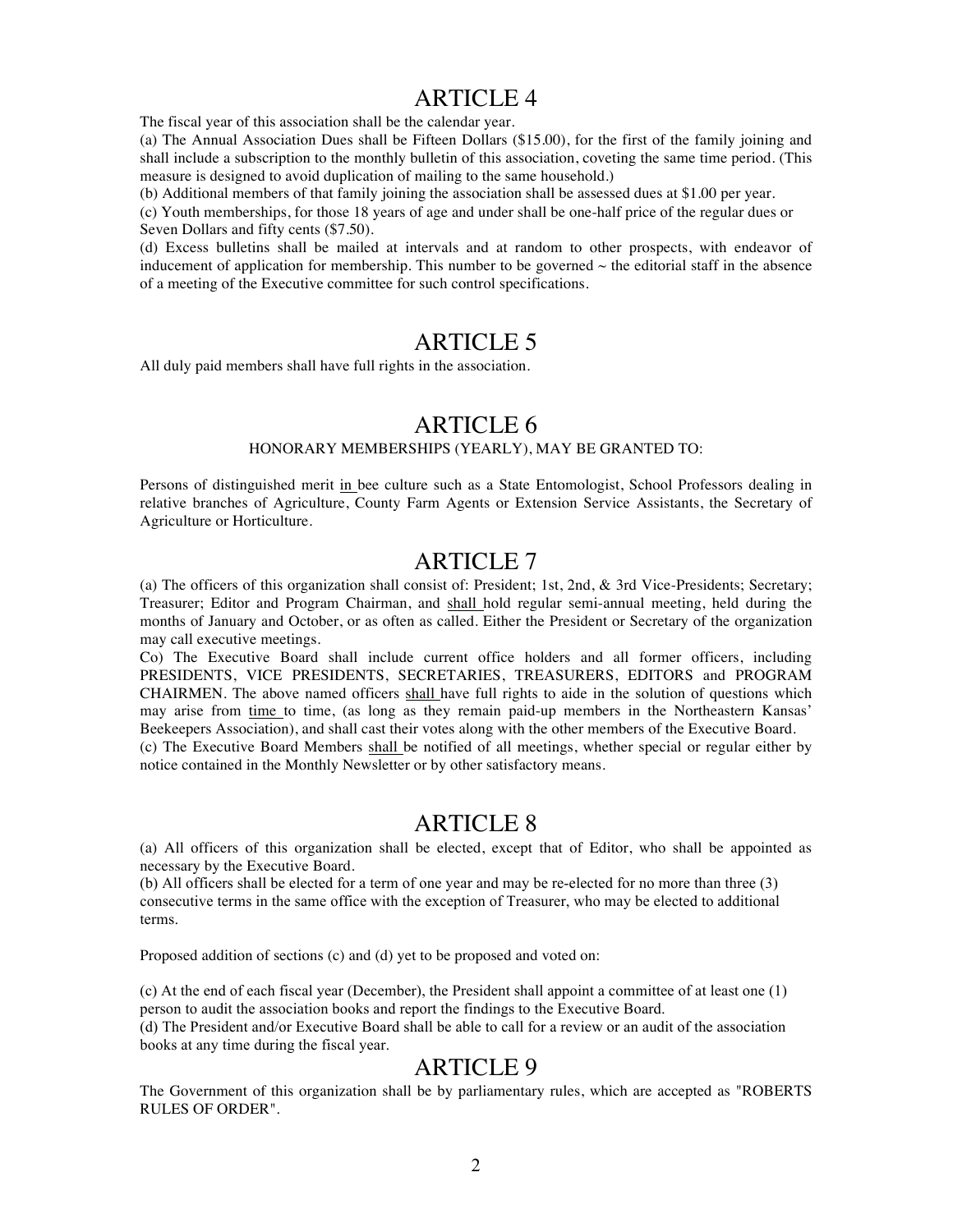#### ARTICLE 10

A Quorum shall consist of at least ten members and three officers.

## ARTICLE 11

(a) A nominating committee of three for nominating officers for the following year shall be elected not later than the August Regular Meeting; and such committee shall report their choices for nominations not later than the October Regular Meeting. They shall also choose someone to receive the "Beekeeper of the Year Award", to be presented at the December meeting.

(b) Members from the floor, other than the nominating committee, shall also be allowed to nominate officers on the Election Day.

(c) Election of officers shall be by vote of secret ballot in the month of November and newly elected officers shall take their seats of office January 1st.

(d) Votes on other matters may be cast by raising their right hand, or secret ballot, according to the discretion of the President.

(e) Oral votes shall be considered illegal

## ARTICLE 12

The President shall have the privilege of selection by either appointment or nomination of individuals to serve in any other capacity not so named above and which is deemed of value to the organization in its activities; such selection shall run until the following election of officers or until dismissed by the President.

## **THE NORTHEASTERN KANSAS' BEEKEEPERS ASSOCIATION BY-LAWS 1995**

## SECTION 1

This association shall meet at 2:30 p.m., the first Sunday in each month, except during the months of April, May, July, August, and October when the meetings shall be at 7:00 p.m., the first Monday of each month.

# SECTION 2

It shall be the duty of the President to preside at all meetings of this association and of the Executive Board and perform such other duties as may devolve upon him.

#### SECTION 3

(a) The First Vice-President shall, in the absence or inability of the President, perform the duties of said office. Likewise, this duty shall be performed by other Vice-Presidents (2nd -3rd) in their order, as their superiors may be absent. An Ex-President may officiate in the absence of the President and Vice-Presidents. The First Vice-President shall also assist the Editor in the promotion of the association, and in recruiting new members and delinquent members, and may act as the assistant public information officer where applicable.

(b) The Second Vice-President shall serve as the association librarian and shall be responsible for the accounting for, and the care of, those publications owned by the association, and shall recommend to the Executive Board the need for new publications, as needed.

(c) The Third Vice-President shall serve as chairman of the Honey Plants Committee, call meetings of the committee as necessary, advise the association on current nectar bearing plants, the availability of such plants, trees and seeds, and encourage the planting of nectar bearing plants.